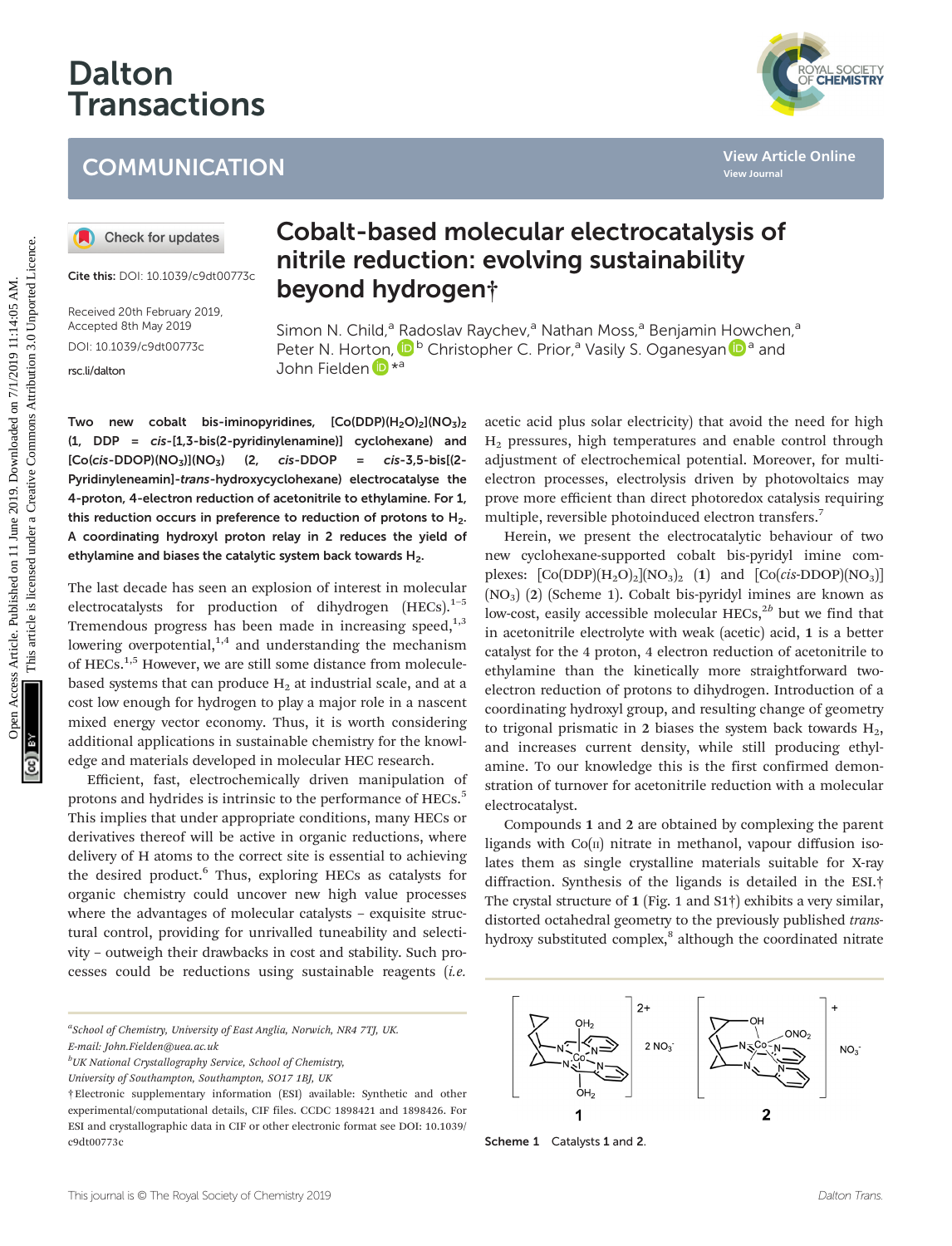

Fig. 1 Left: X-Ray crystal structures of the complex cations in 1 and 2. Right: DFT calculated alternative structure of 2 (2-oct, +30 kJ mol<sup>-1</sup> vs. 2) with pseudo-octahedral Co. C is grey; O, red; N, blue; Co, purple; H, white (CH omitted).

is replaced by a second water molecule – likely due to loss of the hydrogen bonding ligand trans-OH group and resulting changes to the crystal packing and hydrogen bonded network (Fig. S3†). In 2 (Fig. 1 and S2†), coordination of the –OH group pulls Co 0.9743(8) Å out of the plane of the  $N_4$  pocket, leading to a trigonal prismatic geometry where the two pyridyl imine chelators are ca. 90° to one another and the shortest coordinate bond  $(2.075(1)$  Å) is to the hydroxyl O. There is no coordinated water molecule, and Co-pyridyl, imine and nitrato bond lengths are all longer than in 1 (Table S2†). Large differences in the paramagnetic <sup>1</sup>H-NMRs of 1 and 2 indicate that these structural differences are retained in solution (Fig. S4†). Even so, DFT calculations estimate a small (*ca.* 30 kJ mol<sup>-1</sup>)  $\Delta E$  between the observed structure of 2, and an alternative 2-oct (Fig. 1) where the pyridyl imines return to the equatorial plane (analogous to 1) and the hydroxyl remains coordinated at a similar distance (ca. 2.078 Å). This modest energy difference, comparable to a strong hydrogen bond, $9$  suggests that 2 could change its configuration in response to protonation of –OH and/or reduction of Co, making the –OH group hemi-labile while retaining a short O-to-Co distance. Communication<br>
Communication The access Article is and The Tract article is the second various controlled article. The second various commons are component to the second various Creative Commons Article is like the second

For both complexes, cyclic voltammetry (CV) reveals three quasi-reversible reductions between  $-0.8$  and  $-1.8$  V vs. Fc/Fc<sup>+</sup>, and an oxidation at  $ca. +0.5$  V (Table 1, Fig. S6†). The large peak separation ( $\Delta E$ ) of the oxidation indicates Co<sup>II/III</sup>, owing to the associated spin-state change (Table 1). This  $\Delta E$  for 2 is especially large, because  $d^6$  Co<sup>III</sup> strongly disfavours the trigonal prismatic geometry $10$  and forces a structural change that slows down electron transfer. The first reduction is assigned to  $Co<sup>II/I</sup>$  for both 1 and 2, in accordance with prior work,<sup>2b</sup> and consistent with the large (300 mV) negative shift due to coordi-

Table 1 Electrochemical data for 1 and 2 in acetonitrile

|                | $E_{1/2}$ , V vs. Fc/Fc <sup>+</sup> ( $\Delta E$ , mV) <sup>a</sup> |                            |                            |                             |  |  |  |
|----------------|----------------------------------------------------------------------|----------------------------|----------------------------|-----------------------------|--|--|--|
|                | $1^{+/0^b}$                                                          | $0/1 -$                    | $0/2-$                     | $0/3-$                      |  |  |  |
| $\overline{2}$ | 0.53(130)<br>0.43(393)                                               | $-0.85(80)$<br>$-1.16(91)$ | $-1.37(70)$<br>$-1.40(81)$ | $-1.77(60)$<br>$-1.80(200)$ |  |  |  |

<sup>a</sup> Solutions ca. 10<sup>-3</sup> M in analyte and 0.1 M in [NBu<sub>4</sub>][BF<sub>4</sub>] in acetonitrile at a glassy carbon working electrode with a scan rate of 100 mV s<sup>-1</sup>. Potentials referenced to Ferrocene internal standard  $E_{1/2} = 0$  V,  $\Delta E_p$  = 80 mV. <sup>b</sup> The "0" state is defined as the initially isolated Co<sup>2+</sup> complex.

nation of the electron-donating hydroxyl and change in geometry in 2, and DFT calculations indicating that the HOMOs of 1<sup>−</sup> and 2<sup>−</sup> are predominantly metal based (Fig. 2, Fig. S5†). The two subsequent reductions can be formally assigned to the ligands for both complexes, however DFT-calculated frontier orbitals suggest participation from both the iminopyridines and the metal centres. DFT also suggests that the much larger  $\Delta E$  for 2 on the last reduction results from a structural rearrangement involving de-coordination of both nitrate counterion and hydroxyl group. Thus, the hydroxyl group may act as a hemi-labile ligand that coordinates and de-coordinates during catalytic turnover.

Both complexes respond strongly to addition of acetic acid (AcOH). For the first reduction of 1 (at 100 mV s<sup>-1</sup>) a shift of ca. −200 mV in the return wave is observed if the subsequent wave(s) are also scanned (Fig. 3, Fig. S7†). However, little change occurs to this first wave when studied in isolation (Fig. S8†), and at slow scan rates (Fig. S9†) it retains reversibility when scanning subsequent waves. For the second wave one equivalent of AcOH roughly doubles the current associated with the forward (reduction) process, but leaves the return wave unchanged. Addition of more AcOH (up to 5 eq.) nearly



Fig. 2 DFT calculated structures and HOMOs of 2 in its one (1-), two (2-) and three (3-) electron reduced states.



Fig. 3 CV showing effect of adding 1, 2 and 5 equivalents of AcOH to the first two reduction waves of 1 in MeCN. Conditions as described under Table 1.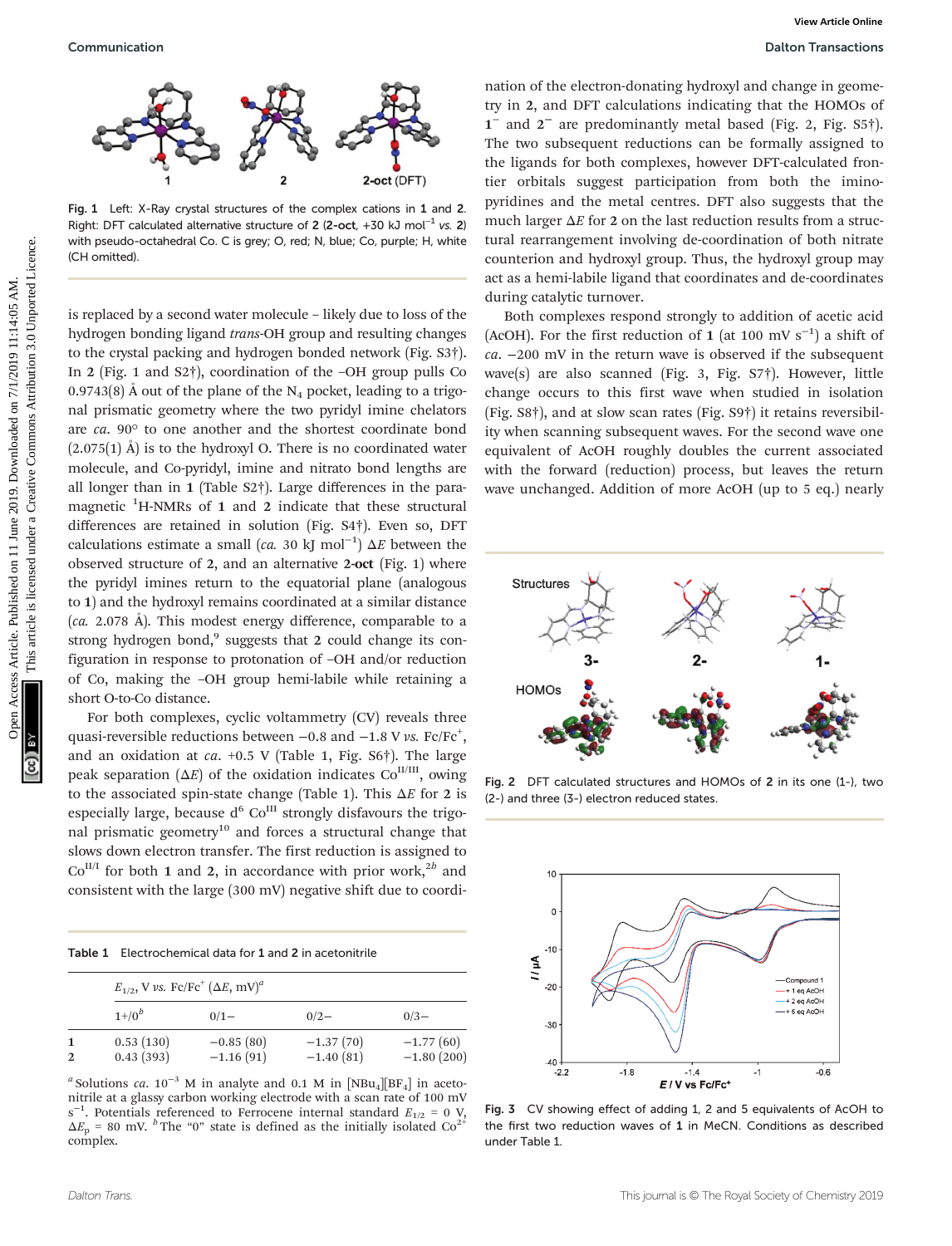triples the current observed with no acid for the reduction wave, which from 5 eq. onwards shifts to more positive potential by ca. 60 mV per −log[AcOH] (Fig. S7†), without further significant increase in current at 100 mV  $s^{-1}$ . At 10 mV  $s^{-1}$ , however, current continues increasing up to 30 eq. AcOH (Fig. S9†). These observations are consistent with slow catalysis on the second wave, which we assign as 2-proton, 2-electron proton coupled electron transfer (PCET) followed by slow  $H_2$ evolution – as confirmed by detection of traces of  $H_2$  upon bulk electrolysis at -1.5 V vs. Fc/Fc<sup>+</sup>. The slow nature of this process (TOF  $ca.$  0.3 s<sup>-1</sup>), occurring near the potential for imine reduction, implies that  $H_2$  evolution is occurring from a 2-electron, 2-proton reduced imine ligand. Ligand-based H<sub>2</sub> evolution is documented for more electron rich bis-iminopyridines, at TOFs up to 19.4  $s^{-1}$ .<sup>11</sup> Finally, a third, catalytic wave develops at more negative potential (Fig. S7†). Its potential shifts positive and current increases in proportion to the concentration of acid, indicating PCET, and is likely initiated through formation of a Co<sup>II</sup> hydride. Prior work on Co-bis-iminopyridines found that in weakly acidic conditions metal protonation only occured upon transfer of a second electron to Co, and postulated involvement of the imino-pyridines in the reaction pathway.<sup>2b</sup> **Detton Tanactions**<br>
We we will from 5 spin a spin and solid for the reduction Table 2 But enterwhy a data of solid kind from 5 spin and the matter of the small from 5 amelian term in the same of this article. The matter

The behaviour of 2 is more complex (Fig. S10–12†). With AcOH present, three waves occur before the main catalytic process, corresponding to a similar series of electron transfers to those of 1:  $Co<sup>H</sup>$  to  $Co<sup>I</sup>$ , followed by two PCETs that reduce the imino-pyridines and result in slow  $H_2$  evolution. The reason for the split in the imino-pyridine PCETs is not clear, but may relate to lower symmetry inequivalencing the two "arms" on the CV timescale, and/or a difference in the strength of communication between them. Notably, as more acid is added the PCETs begin to merge (Fig. S12†) and the catalytic half-wave potential for 2, initially ca. 230 mV more negative than that of 1, shifts such that by 30 eq. AcOH the difference is only 130 mV. This is consistent with acid encouraging decoordination of –OH, producing behaviour more similar to 1, and potentially enabling it to act as a proton relay that lowers the potentials associated with the metal centre.<sup>12</sup>

The observed response to a weak proton source encouraged investigation of the main catalytic wave by bulk electrolysis (BE) of solutions of acetic acid in acetonitrile (Table 2). Both catalysts have a lower faradaic efficiency  $(\eta_F)$  for H<sub>2</sub> evolution than the blank glassy carbon (GC) electrode, and for 1 the chemical yield of  $H_2$  was also lower than for GC alone. This indicates that  $H_2$  evolution cannot be a major pathway for 1, and is not the only one for 2. A ninhydrin test indicated the presence of amines in the catholyte, treatment with 2,4-dinitrofluorobenzene (DNFB) enabled quantification of ethylamine (as N-ethyl-2,4-dinitroaniline) by <sup>1</sup>  ${}^{1}$ H-NMR (Table 2, Fig. S18–20†), and also revealed small quantities of 2,4-dinitroaniline – confirmed by MS (Fig. S23–25†). The faradaic yield  $(\eta_F)$  of EtNH<sub>2</sub> for 1 (22%) is double that of 2, and the TON is higher (7 vs. 5). While the  $\eta$ <sub>F</sub>s and TONs obtained are modest, the 4-electron, 4-proton process involved is challenging. To our knowledge this is the first confirmation of MeCN  $\rightarrow$  EtNH<sub>2</sub>

Table 2 Bulk electrolysis data for 1 and 2, for AcOH in MeCN

|                                                                         |                                                          | O/C                                | H <sub>2</sub>                  |                                 | EtNH <sub>2</sub>              |                                      |
|-------------------------------------------------------------------------|----------------------------------------------------------|------------------------------------|---------------------------------|---------------------------------|--------------------------------|--------------------------------------|
| Catalyst                                                                | $E/V$ vs. $Fc/Fc^+$                                      |                                    | $\eta_{\rm F}^{\phantom{1}a}$   | $\eta_{\rm Chem}^{b}$           | $\eta_{\rm F}^{\ \ c}$         | d<br>$\eta_{\rm Chem}$               |
| Blank $1^e$<br>Blank $2^e$<br>$\mathbf{1}^f$<br>$1^{f}/CD_3CN$<br>$2^f$ | $-1.87V$<br>$-2.05V$<br>$-1.87V$<br>$-1.87V$<br>$-2.05V$ | 6.7<br>7.3<br>12.1<br>12.8<br>17.4 | 56%<br>72%<br>15%<br>20%<br>38% | 19%<br>27%<br>10%<br>13%<br>34% | 0%<br>0%<br>22%<br>n.d.<br>11% | $0\%$<br>$0\%$<br>14%<br>n.d.<br>10% |

Electrolysis performed with 0.2 mM catalyst, 40 mM AcOH, 0.1 M  $[NBu_4][BF_4]$  in MeCN at a GC block electrode. <sup>a</sup> Faradaic efficiency determined by gas chromatography.  $\overline{b}$  Chemical yield based on AcOH.  $\overline{c}$  Faradaic efficiency determined by reaction with 2,4-dinitrofluorobenzene and <sup>1</sup>H-NMR vs trimethoxybenzene standard. <sup>d</sup> Chemical yield based on AcOH. <sup>e</sup> Electrolysis on GC block alone at tabulated potential to match relevant catalyst. <sup>f</sup>Electrolysis conducted at catalytic halfwave potential, as tabulated. Data  $(H_2 \text{ only})$  for the peak of the catalytic waves is presented in the ESI.

turnover with any molecular electrocatalyst, and the first evidence of any such reactivity with an earth abundant metal. $^{13}$ Thus for 1, it seems remarkable that  $\eta_F$  for EtNH<sub>2</sub> exceeds that for the more kinetically straightforward reduction of  $H^+$  to  $H_2$ .

Unlike existing nitrile hydrogenation catalysts, $^{14}$  1 and 2 produce no secondary or tertiary amines from MeCN. However, the total  $\eta_F$  of H<sub>2</sub> and EtNH<sub>2</sub> never exceeds 50%, indicating presence of other processes. Current evidence suggests: (i) Surface chemistry at GC may account for 25% or so of the charge –  $\eta_F$  for H<sub>2</sub> in blank reactions is only 56–72% (>90% at higher potential), suggesting that some current reduces GC surface functionalities. $15$  This is supported by evidence of quinones in GC-MS of the solutions (Fig. S27†). (ii) Reduction of  $NBu_4^+$  to  $NBu_3$  is indicated by GC-MS (Fig. S27†), and mass spectra of materials recovered after reaction with DNFB indicate trace quantities of butylamine and dibutylamine adducts (Fig. S23-24†). (iii) A negative  $NH<sub>3</sub>$  test (indophenol) implies the 2,4-dinitroaniline forms from a readily hydrolysed (enamine) 3-aminocrotonitrile-DNFB adduct. 3-Aminocrotonitrile is a known product of electrochemical MeCN reduction, $16$  but both this and the triazine observed by GC-MS would be included in the  $\eta_F$  for H<sub>2</sub> as they form via deprotonation of MeCN – BE of  $CD_3CN$  electrolyte produced a higher  $H_2$  yield (Table 2), suggesting they are not major pathways. No other molecular products can be unambiguously identified (Fig. S18–27†), but CV of the catholyte after reaction (Fig. S13–15†) reveals that the catalysts are degraded by the process, accounting for some of the current. Importantly, BE performed with dirty electrodes from a prior run with 1 (Table S2†) produced no ethylamine. Although participation of solution phase or metastable Co nanomaterials cannot be excluded by this test, $17$  these are usually associated with efficient hydrogen evolution and our  $H<sub>2</sub>$  yields are generally lowered vs. blank electrodes. Thus it seems that  $EtNH<sub>2</sub>$  exclusively results from molecular electrocatalysis by 1 and 2.

Bulk electrolysis underestimates turnover frequency (TOF) as only a small portion of catalyst is active at any one time. So, to estimate TOFs for  $EtNH<sub>2</sub>$  we used CV, adding AcOH until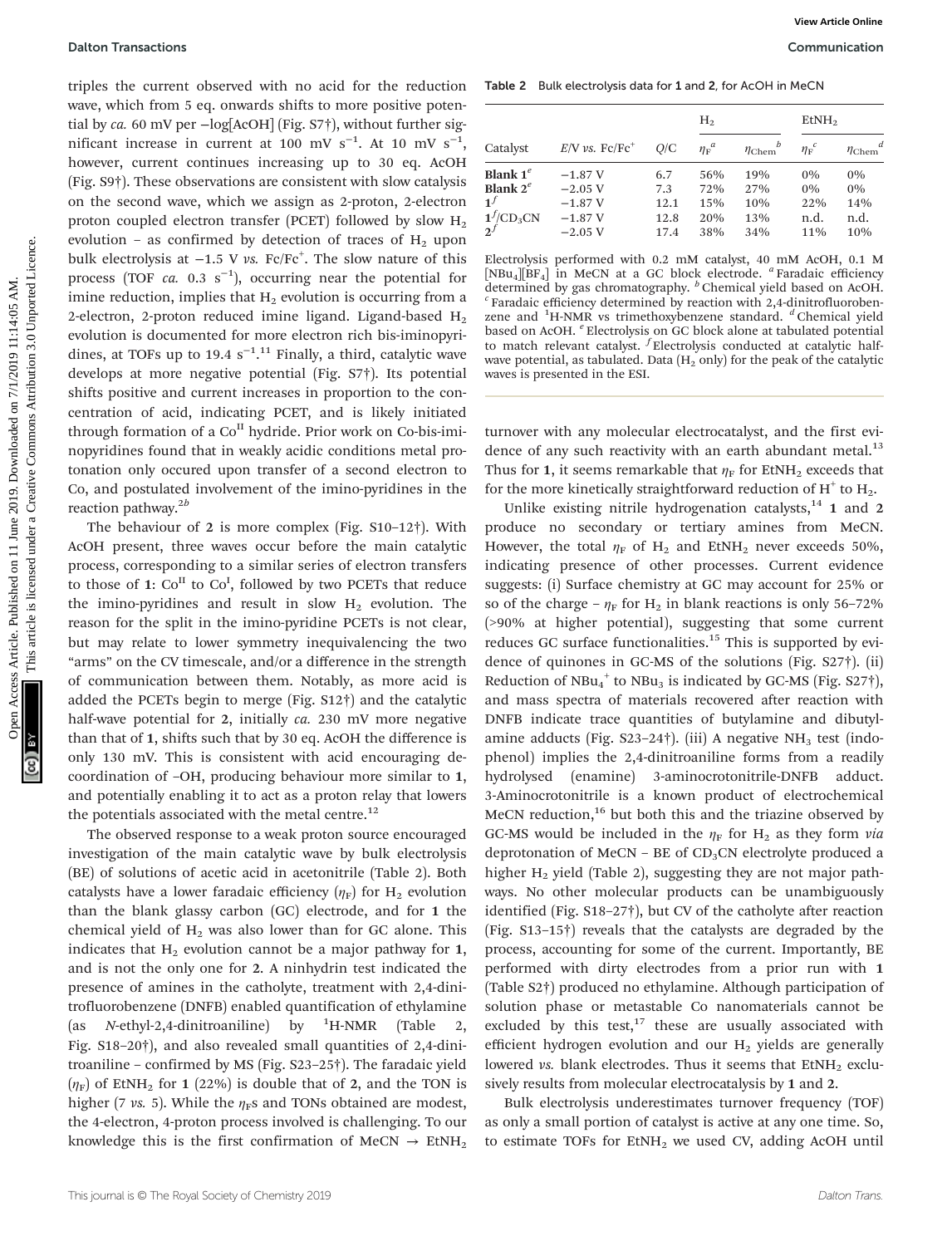saturation was reached for 1, and until the concentration used for BE was reached for 2 (Fig. S16†). Adjusting for  $\eta_F$ , this gives estimates of TOF(EtNH<sub>2</sub>) of 2.3 s<sup>-1</sup> for 1 and 1.5 s<sup>-1</sup> for 2, under the BE conditions. While 2 appears capable of accessing faster rates, direct AcOH reduction current from the GC electrode becomes problematic as more acid is added. TOF $(H<sub>2</sub>)$  is not estimated for either catalyst as it cannot be delineated from the electrode contribution. Use of H-terminated boron doped diamond (BDD) electrodes (Fig.  $S17\dagger$ ),<sup>18</sup> which have less activity for AcOH reduction, indicates that 2 can indeed access maximum current densities close to an order of magnitude higher than those of 1, and thus much faster reaction rates (for both  $H_2$  and EtN $H_2$ ).

Overall, current evidence supports a mechanism where 1 and 2 are first reduced from  $Co<sup>H</sup>$  to  $Co<sup>I</sup>$ , and then undergo a ligand (imine) based 2-electron, 2-proton reduction that results in slow  $H_2$  evolution. Additional PCET before  $H_2$  evolution occurs results in reduction of acetonitrile solvent to ethylamine, further reduction of the ligands, and for 2 likely also initiates a faster hydrogen evolution process. This, and the reaction by-products observed, indicates the likely involvement of hydrides, implying that fast catalysis is initiated by formation of  $[H<sub>2</sub> L Co<sup>II</sup>-H]$ . Tentatively, we suggest that 1 favours  $EtNH<sub>2</sub>$  production more than 2 because it requires simultaneous coordination of both MeCN and hydride – in 2, the hydroxyl makes this more difficult to achieve. However, this additional hydroxyl donor may help 2 access higher reaction rates by stabilising against degradation as the acid concentration increases. It may also act as a proton relay in the de-coordinated geometries indicated by DFT  $(2^-/2^{3^-})$ , Fig. 1), notably rate enhancements (up to  $10^{3}$  $\times$ ) have been seen for inclusion of pendant amine groups in Fe and Ni based HECs. $3a$ Moreover, subsequent re-coordination of -OH would increase the reactivity of resulting Co hydride species. However, current data do not exclude direct PCET to coordinated MeCN, or PCET from the reduced ligand to MeCN. Thus, work to eliminate the electrode contribution and elucidate mechanism is ongoing. Communication<br>
statution vas reached for 1, and unit the concentration used the Kreat Hyric (Fig. 16: A cell of the Section Create Macchines Article is the common action of the Section Create Macchines Article is likely a

In conclusion, we have shown that two complexes designed as molecular HECs perform a challenging electrocatalytic hydrogenation with high selectivity for the organic product. Although this behaviour is previously unreported, it is likely not unique and thus presents an interesting perspective for investigation of HECs as electrocatalysts for more environmentally benign organic reactions.

### Conflicts of interest

There are no conflicts to declare.

### Acknowledgements

We thank the UK EPSRC National Mass Spectrometry Facility for MS, RC Treatt Ltd for GC-MS, Dr Hani El Moll (UEA) for the X-ray structure of 2, and Prof. Chris Pickett and Dr Saad Ibrahim (UEA) for helpful discussions. This work was supported by: EPSRC (EP/L504944/1 DTA studentship to SNC), RSC (Summer Research Bursary to RR) and the University of East Anglia. As well as the ESI† and deposited cif files, data can be obtained by contacting the corresponding author.

#### Notes and references

- 1 (a) J. R. McKone, S. C. Marinescu, B. S. Brunschwig, J. R. Winkler and H. B. Gray, Chem. Sci., 2014, 5, 865; (b) V. Artero, M. Chavarot-Kerlidou and M. Fontcave, Angew. Chem., Int. Ed., 2011, 50, 7238; (c) N. Kaeffer, M. Chavarot-Kerlidou and V. Artero, Acc. Chem. Res., 2015, 48, 1286; (d) N. Queyriaux, R. T. Jane, J. Massin, V. Artero and M. Chavarot-Kerlidou, Coord. Chem. Rev., 2015, 304–5, 3; (e) A. Dutta, A. M. Appel and W. J. Shaw, Nat. Rev. Chem., 2018, 2, 244.
- 2 (a) H. I. Karunadasa, C. J. Chang and J. R. Long, Nature, 2010, 464, 1329; (b) B. D. Stubbert, J. C. Peters and H. B. Grey, J. Am. Chem. Soc., 2011, 133, 18070; (c) A. Dutta, S. Lense, J. Hou, M. H. Engelhard, J. A. S. Roberts and W. J. Shaw, *J. Am. Chem. Soc.*, 2013, 135, 18490; (d) M. Nippe, R. S. Khnayzer, J. A. Panetier, D. Z. Zee, B. S. Olaiya, M. Head-Gordon, C. J. Chang, F. N. Castellano and J. R. Long, Chem. Sci., 2013, 4, 3934; (e) J. Xie, Q. Zhou, C. Li, W. Wang, Y. Hou, B. Zhang and X. Wang, Chem. Commun., 2014, 50, 6520; (f) E. Deponti, A. Luisa, M. Natali, E. Lengo and F. Scandola, Dalton Trans., 2014, 43, 16345.
- 3 (a) M. L. Helm, M. Stewart, R. M. Bullock, M. Rakowski DuBois and D. L. Dubois, Science, 2011, 333, 863; (b) D. Khusnutdinova, B. L. Wadsworth, M. Flores, A. M. Beiler, E. A. Reyes Cruz, Y. Zenkov and G. F. Moore, ACS Catal., 2018, 8, 9888; (c) C. M. Clug, W. G. Dougherty, W. S. Kassell and E. S. Wiedner, Organometallics, 2019, 38, 1269–1279.
- 4 (a) X. Hu, B. S. Brunschwig and J. C. Peters, J. Am. Chem. Soc., 2007, 129, 8988; (b) D. K. Bediako, B. H. Solis, D. K. Dogutan, M. M. Roubelakis, A. G. Maher, C. H. Lee, M. B. Chambers, S. Hammes-Schiffer and D. G. Nocera, Proc. Natl. Acad. Sci. U. S. A., 2014, 111, 15001; (c) C. H. Lee, D. K. Dogutan and D. G. Nocera, J. Am. Chem. Soc., 2011, 133, 8775; (d) M. Vennampalli, G. Liang, L. Katta, C. E. Webster and X. Zhao, Inorg. Chem., 2014, 53, 10094.
- 5 (a) B. H. Solis, Y. Yu and S. Hammes-Schiffer, Inorg. Chem., 2013, 52, 6994; (b) A. Lewandowska-Andralojc, T. Baine, X. Zhao, J. T. Muckerman, E. Fujita and D. Polyansky, Inorg. Chem., 2015, 54, 4310; (c) B. Mondal, K. Sengupta, A. Rana, A. Mahammed, M. Botoshansky, S. G. Dey, Z. Gross and A. Dey, Inorg. Chem., 2013, 52, 3381; (d) S. Raugei, S. Chen, M.-S. Ho, B. Ginovska-Pangovska, R. J. Rousseau, M. Dupuis, D. L. Dubois and R. M. Bullock, Chem. – Eur. J., 2012, 18, 6493; (e) P. Wang, G. Liang, M. R. Reddy, M. Long, K. Driskill, C. Lyons, B. Donnadieu,